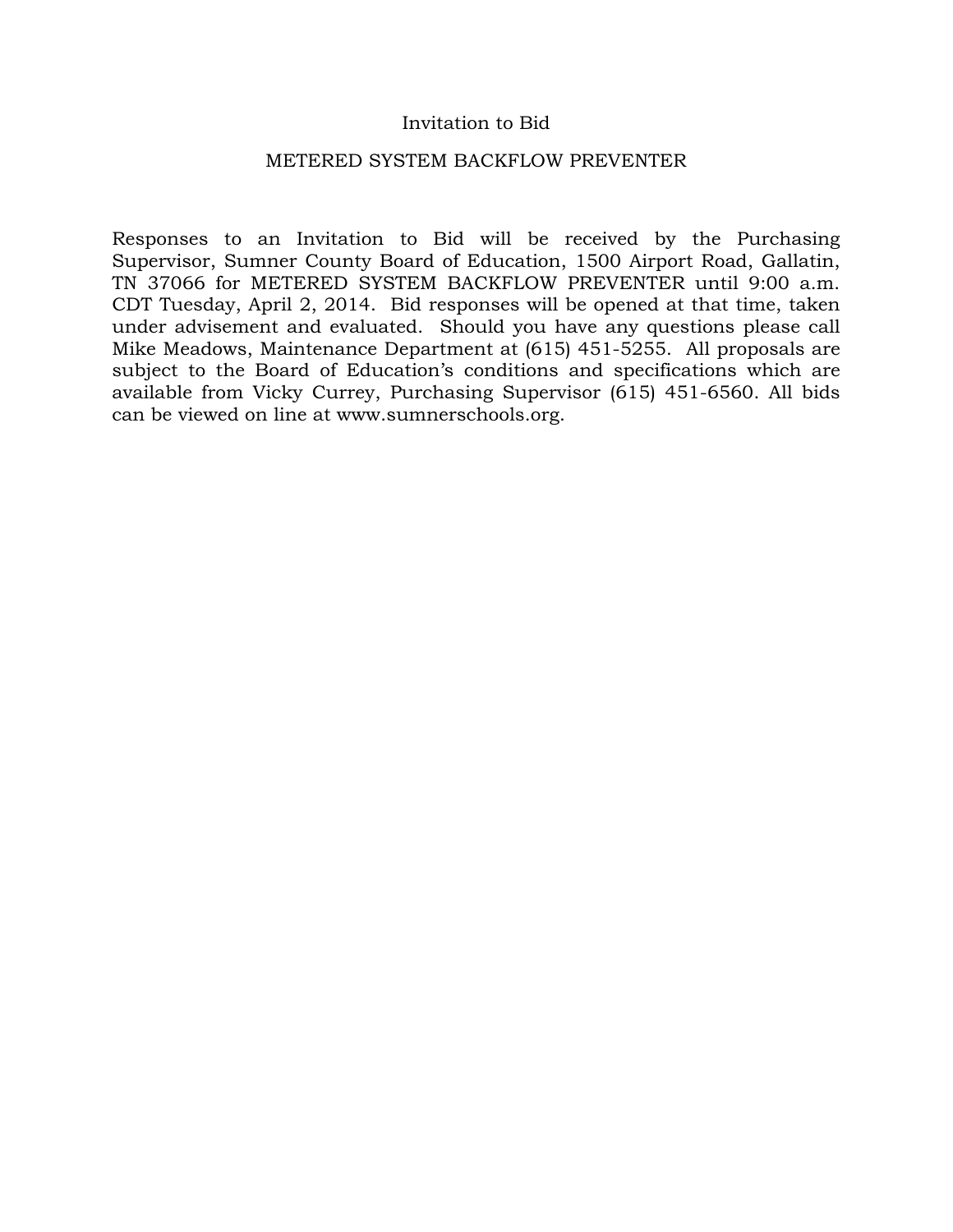# **METERED SYSTEM BACKFLOW PREVENTER**

The Sumner County Board of Education, herein known as "School System", is soliciting bids for the installation of a metered system backflow preventer at Indian Lake Elementary, Hawkins Middle, and Ellis Middle campus. The bid shall include materials and labor. The projects shall begin June 2, 2014 and be completed by July 25, 2014.

## **Contractor Obligations:**

- Shall provide and obtain all necessary materials, equipment and labor.
- Shall provide and obtain all necessary permits with Local, County, etc. agencies as required by law.
- Shall schedule all necessary inspections with Local, County, etc. agencies as required by law.
- Shall strictly adhere to scope of work. The School System reserves the right to withhold partial or all payment until the work is completed to the specifications and satisfaction of the School System. Any work not completed to specifications will be the Contractor's sole responsibility and expense to redo.
- Shall provide Worker's Compensation Insurance as required by Tennessee State Law. The Contractor shall prove compliance with Public Chapter No. 587, T.C.A. 49-5-413(d), criminal background check, and provide a Drug Free Workplace Affidavit.
- Shall dispose of all generated waste materials in compliance with all Local, State and Federal guidelines, regulations, and requirements.
- Shall have properly trained and experienced staff to facilitate the specified services.
- Shall perform all work to NFPA standards and local authorities having jurisdiction.

#### **School System Obligations:**

- Supply electrical to hotbox.
- Supply for alarms to hotbox
- Relocation of any valves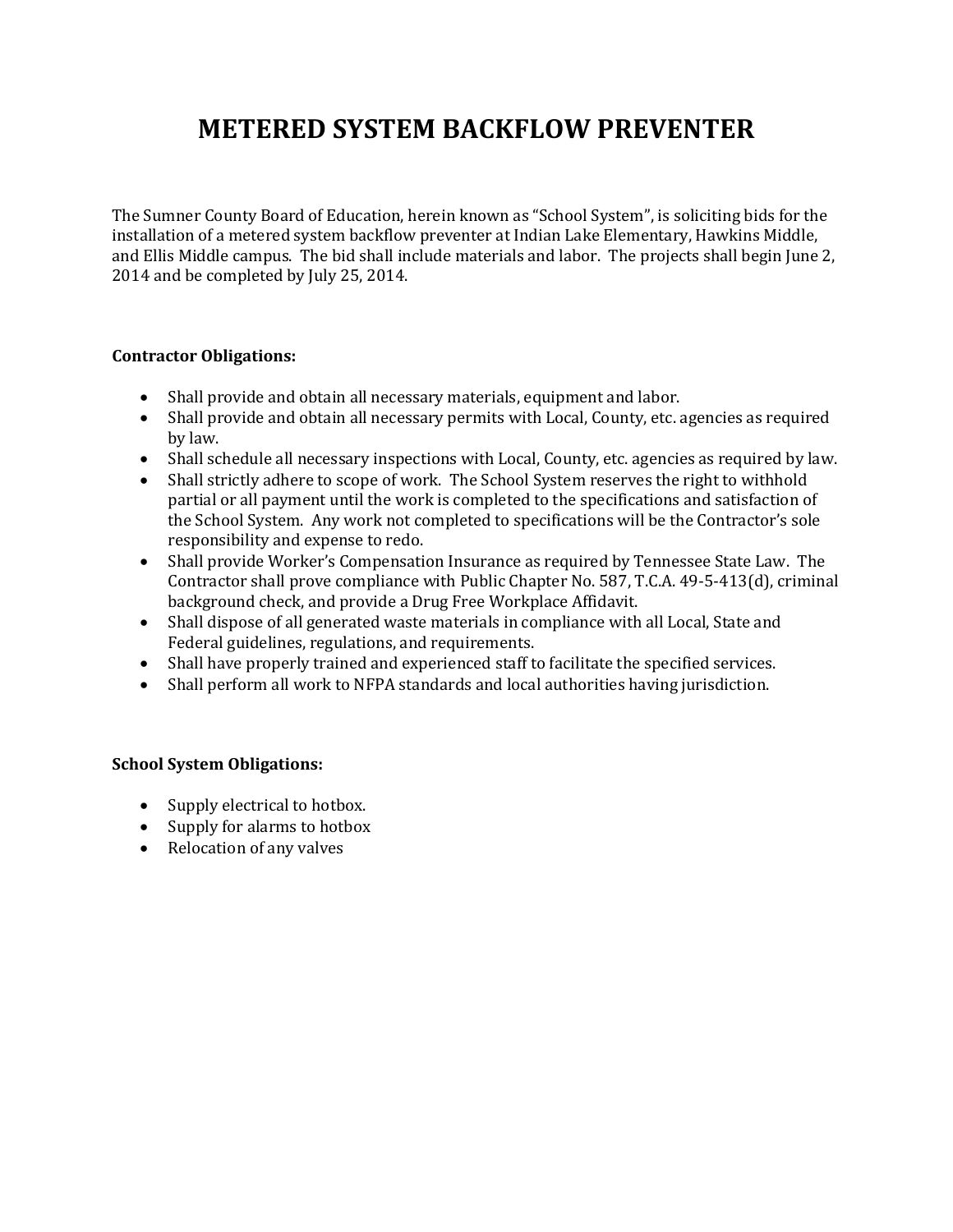### **Scope of Work:**

The contractor shall supply all drawings, labor and material to install backflow preventers at Indian Lake Elementary, Hawkins Middle, and Ellis Middle.

- Contactor shall locate and excavate down to existing 6" main; saw cut and remove a portion of the underground pipe.
- Contractor shall be responsible for removal of soils to an offsite location.
- Contractor shall be responsible for any necessary backfill.
- Contractor shall install valve setters and repair coupling.
- Contractor shall install ductile pipe to above ground level.
- Contractor shall frame and pour slab for hotbox.
- Contractor shall install hotbox and heater.
- Contractor shall install a 6" RPBP with detector check and radio MXU. RPBP shall be equal to or better than Febco or Watts brand equipment.

The new backflow preventer must be tested by a certified inspector. A copy of all paperwork must be sent to the Hendersonville Utility District and the School System.

If necessary, a site visit can be scheduled for each location.

## **Jobsite Locations:**

| Indian Lake Elementary   | Hawkins Middle           | Ellis Middle             |
|--------------------------|--------------------------|--------------------------|
| 505 Indian Lake Road     | 487-A Walton Ferry Road  | 100 Indian Lake Road     |
| Hendersonville, TN 37075 | Hendersonville, TN 37075 | Hendersonville, TN 37075 |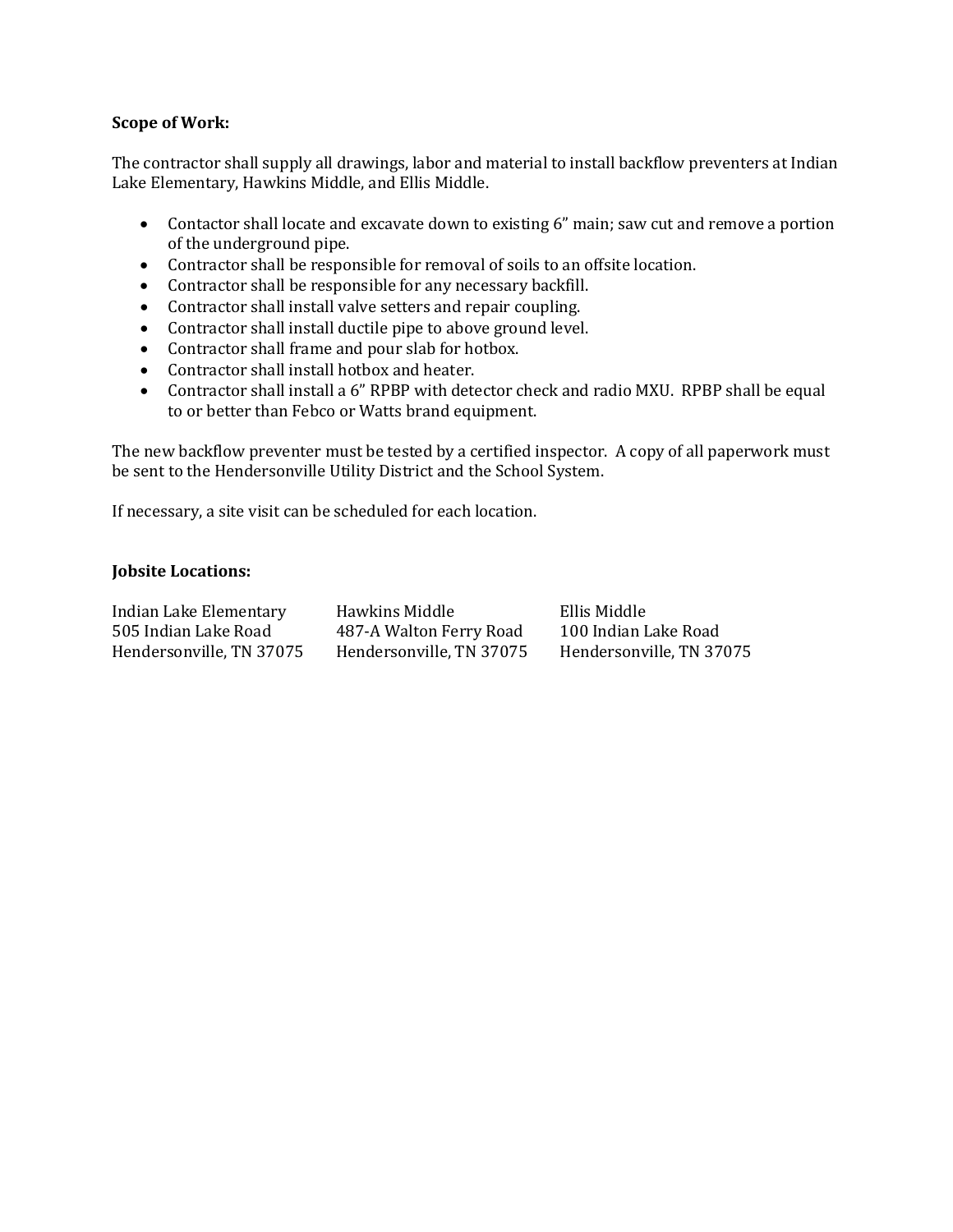# **METERED SYSTEM BACKFLOW PREVENTER**

## **BID SHEET**

AUTHORIZED COMPANY REPRESENTATIVE (Signature)

AUTHORIZED COMPANY REPRESENTATIVE (Printed)

**COMPANY NAME** 

ADDRESS

PHONE

EMAIL

**DATE**